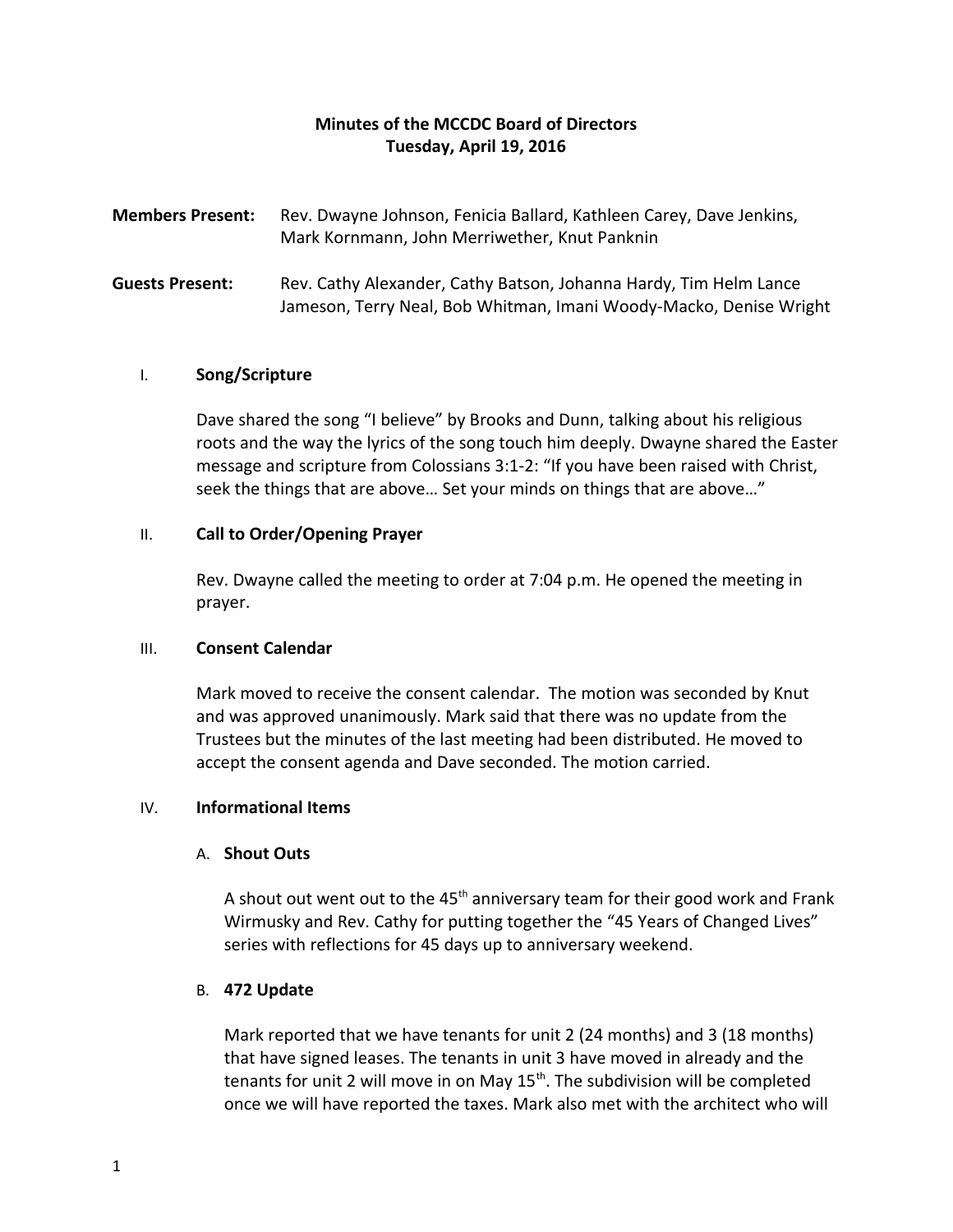do the drawings. There was one issue with the Internet connection being switched over from a commercial account but Lance helped to resolve it.

### C. **Treasurer's Report**

John presented P&L reports for January through April 14, 2016. The combined P&L showed a negative of \$22,872. The April 14 statement showed a negative for the month of \$6,141. The checking account had a positive balance of \$5,252, which does not include restricted account balances. We made the most recent payroll and the next one is due on Friday, April 22. The short and long term financial issues were addressed later.

## D. **45th Anniversary**

Knut presented an update on the planning for MCCDC's  $45<sup>th</sup>$  Anniversary celebrations.

Tickets for the May  $21^{st}$  Gala are almost sold out (188 of 200) and a wait list has been created. The remaining 12 tickets are being reserved for congregants who might not be able to pay full price and who will be offered a scholarship for a reduced price or free ticket.

The booklet ad sales numbers will be updated on Tuesday night. The booklet printing costs will be covered and there will be a net profit from ad sales. As of now, the Committee has generated about \$13,500 with fundraisers and ticket sales and has about \$10,000 left to spend. Additional \$7,000 are needed for the gala and will be raised by the booklet, fundraisers such as the soul food dinner and the silent auction.

Kathleen asked whether the Committee still needs items for the auction. Knut confirmed that more items would be helpful and asked the Board for help reaching out.

## V. **Discussion/Voting Items**

### A. **Denise Wright**

Denise Wright introduced herself as a Trustee candidate and shared her personal story. She first came to MCCDC in 1999 and has gotten progressively more involved over the years. Dave moved to approve Denise as a Trustee and Fenicia seconded. The motion was approved unanimously.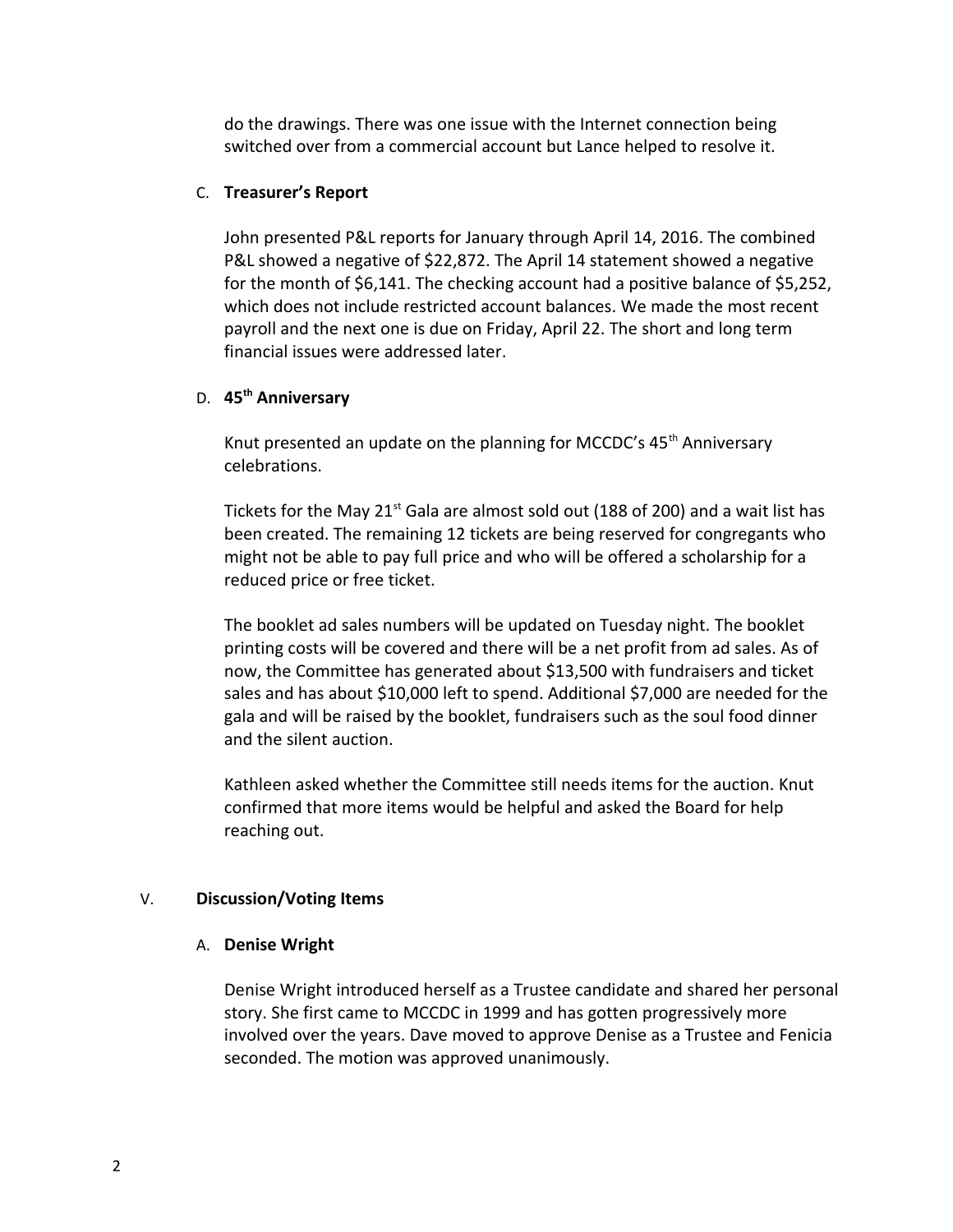### B. **472 Eagle Bank Loan**

Mark spoke with Eagle Bank and said that the bank approved a modification of our construction loan of \$100,000 to finish the basement. This will cover permits, architecture drawings, labor, supplies and the addition of two windows. We will have to expand windows in the basement for exiting in case of emergency. This will increase our loan by about \$458.33 for the first 12 months and \$614.37 over the maturity of the loan. We will have a monthly payment of \$2,097.

Once we have drawings and permits, Dennis said it would take 3-4 weeks to complete as some work had been done for the upper floors already. We will not start construction without having the permits in hand and the architect will take care of that. We are expecting \$8,200 in rent after the basement is complete.

Current Loan Numbers: Rate: 5.15% Origination Fee: 0.75 Monthly Payment (First 12 months): \$12,875/12mo= \$1,072.92 (approx.) Monthly payment after first 12 months: \$1,483 (approx.) Terms (years): 5 year term Balloon Payment: \$221,977 (approx. and assuming no additional principal payments are made at the Church's discretion)

Kathleen asked whether construction would be disruptive for the tenants and what happens if we find major issues with the basement. Mark said that the walls are up and plumbing is done which usually are the most disruptive parts and that the flooring would not be loud. We had to hire a new architect as the old one was not responsive and got the drawings wrong. The new architect was recommended by Menkiti Group, has walked through the property, and will charge about \$1,000 to 1,500.

Dave asked about the loan payment and Mark said it starts when we draw funds. Payments for the first 12 months are in an Escrow account, so we will have no loan payment until September 2016.

Mark moved to approve the modified loan and to start construction in the 472 basement in three weeks and Kathleen seconded. The motion carried unanimously.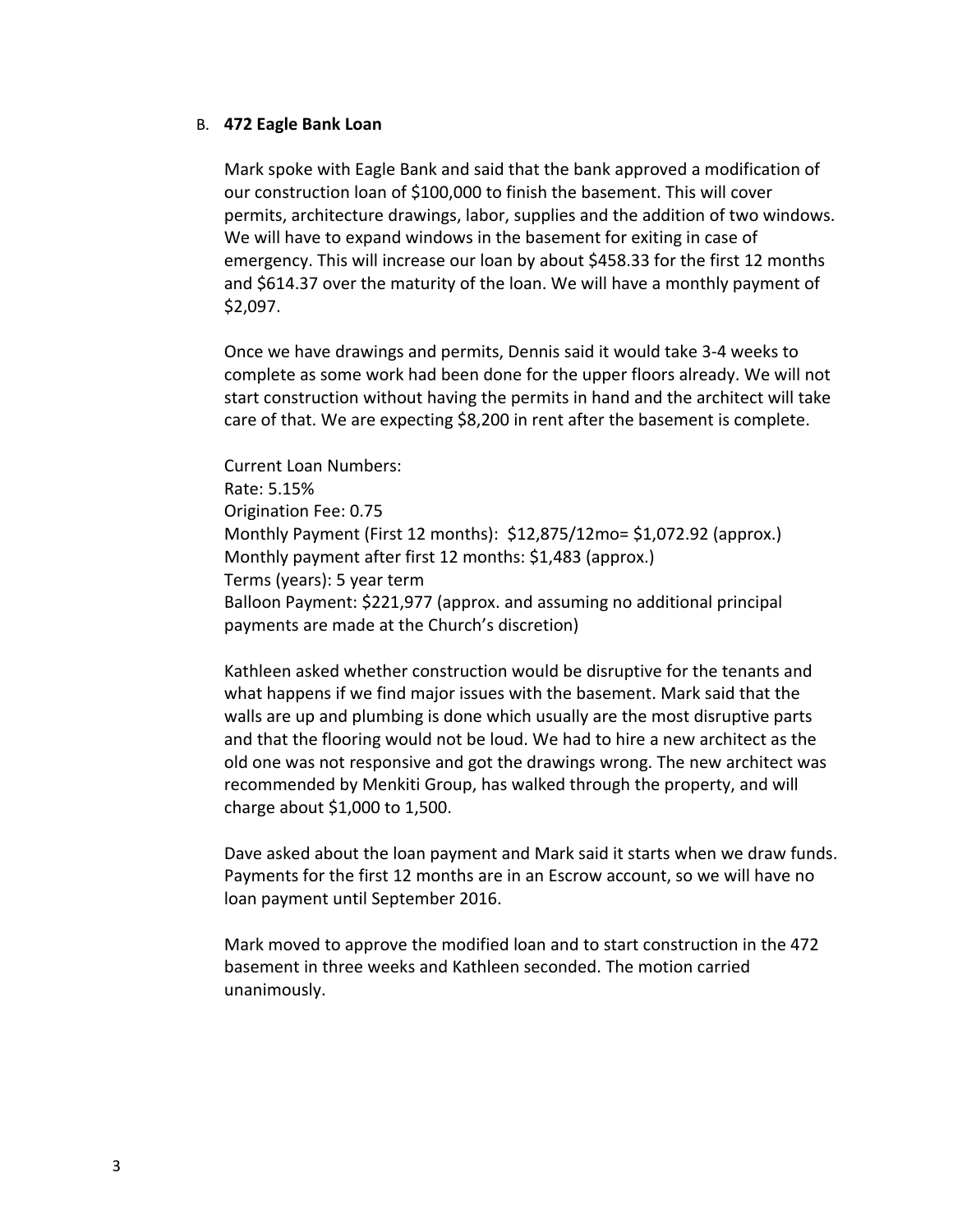### C. **Don Eastman Survey Update**

Rev. Dwayne gave an update on the process developing new guiding statements for MCCDC. The drafting team (Rev. Elder Dwayne Johnson, Rev. Elder Don Eastman, Dale Madyun-Baskerville, Steve Jones, and Rev. Cathy Alexander) provided a draft for the new guiding statements (core values, mission, and vision). Rev. Dwayne reported that more than 135 different congregants participated in the process and shared their ideas.

The draft statements were presented to the congregation in an online survey for feedback. 58 congregants responded and large majorities agreed with the draft statements: 81 percent to 94% agreed with each of the four core values, 85 percent agreed with the updated mission statement and 89% agreed with the vision statement.

Mark asked what the team meant with "MCCDC as a progressive community of faith". Rev. Dwayne answered that it was mainly referring to how we welcome and worship. He also explained the meaning of "co-creator" as a Biblical concept.

Rev. Dwayne suggested looking at the statements as a working draft and having the Board recommend them as such back to the congregation for continued input and voice. A Congregational Forum should then give final approval.

Dave was unclear about the mechanics of the continued congregational input process and Fenicia said that Board should not decide on this at all. Mark favored presenting the draft to a Congregational Forum and having Rev. Dwayne and Cathy finalize the draft based on that feedback for a final decision by the congregation.

Bob Whitman said that this would drag the process out and that we should present the draft to a Congregational Forum now. Rev. Cathy favored getting the info out as well and simultaneously developing a timeline for a strategic process based on the new guiding statements. Kathleen also said that building excitement is important but it fades from the headlines quickly. Therefore, the new guiding statements should come at the heels of the 45<sup>th</sup> anniversary, leading into the next 45 years. Since the process started as a Board initiative, we should announce it as the steps the Board has taken and finalize it after congregational input in November 2016.

Dave said the congregation needs to own the statements. He offered a motion that the Board moves the project developing new statements of core values, mission, and vision for MCCDC forward. Mark offered the friendly amendment to move the draft document forward to the congregation and to hold a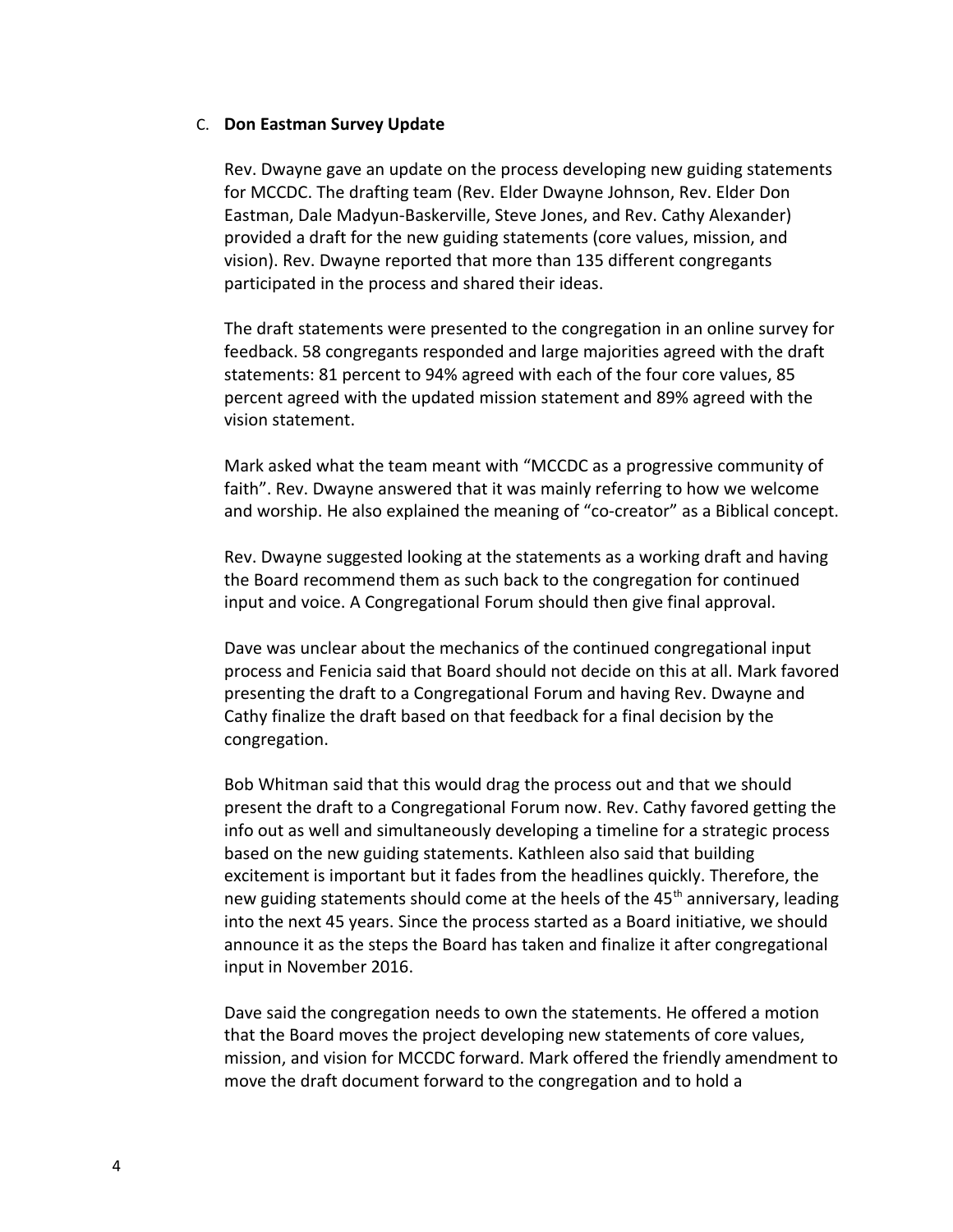Congregational Meeting in June for approval. Dave accepted the amended motion and Fenicia seconded. The motion was approved unanimously.

### D. **Finances/Budget 2016**

Rev. Dwayne opened the discussion by stating that the Board tends to operate in a way that we feel like we own all the problems and want to solve them ourselves. However, we need to realize that we do not have to carry the burden alone. We need to invite the congregation into the decision-making process, as people care and want to do more than pray. They want to be consulted. Therefore, the Board should set a congregational listening post on May  $8<sup>th</sup>$  and  $11<sup>th</sup>$  (for those who cannot attend on the  $8<sup>th</sup>$ ), share the hard facts and involve the congregation into developing a plan forward.

Tim Helm asked about church income vs. expenses in 2016. We "only" have a \$6,000 shortfall of budget to revenue for the year but that does not give us the whole picture. Our expenses are higher than what we budgeted and we need to know why? The Board just approved a loan modification for 472 and the messaging to the congregation that we borrow additional money for 472 but need to cut programming will be a difficult one. How can we lift us up collectively again, given that a bare bones budget is not going to grow us?

Dave added that per capita giving and attendance are lower and that revenue has dropped. The problem is not just expenses but also income. Mark said that we all wanted to be more ambitious with the budget. The Board has acted out of fiscal responsibility and not out of lack of aspiration. The income from 472 is welcome but will not be enough. How do we continue our message to grow?

Tim answered that church growth happens with inspiration. We do not have enough of that. Dave agreed and said that this was also the message from the special Board meeting a week ago. Congregants shared that we have neighborhoods but no community and that we need to start with a renewed focus on spiritual inspiration.

Imani Woody-Macko opened by saying that MCCDC is her church and that she feels sad. In her view, there is a disconnect between the congregation and leadership. She struggles with people leaving the church and not coming back. We need to refocus on ministering to people and we also need to pay attention to our staff. She never wants to have to cut staff salary, as people come first. However, she also believes that we all mean the best for MCCDC.

Bob shared scripture from Psalm 55 and offered a prayer giving our cares back to God. He said that he agreed with Tim and Imani. We do not have to bear the worries alone. We also need to be fully open and transparent with the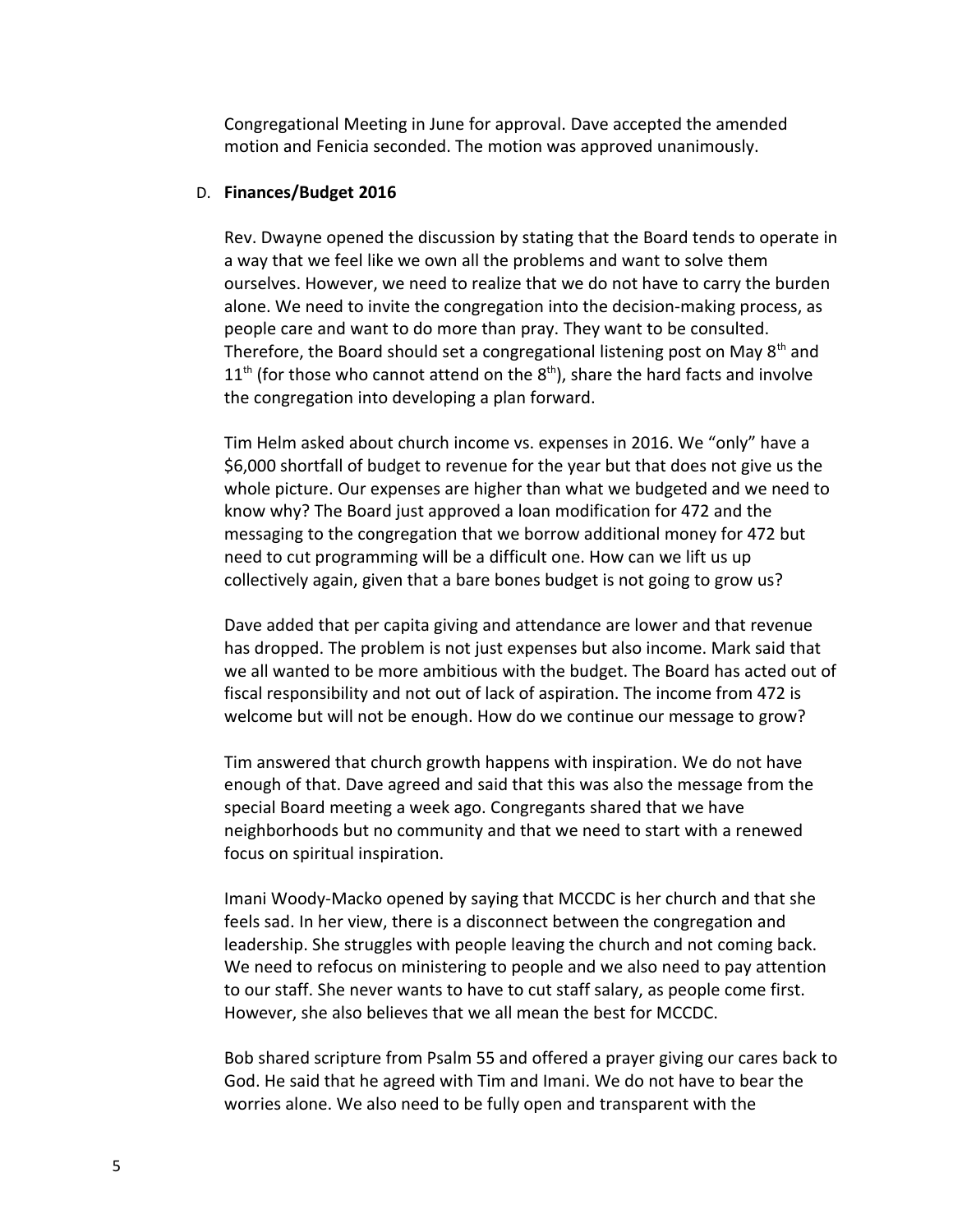congregation and let them know why expenses are higher and why we need more income.

Cathy Batson shared that she wants to know what is going on. She expects the church leadership to come and tell what is going on and what we need to keep the church running. Only then can the congregation step up and help. We are a community and need to act as such.

Kathleen said that she has been at MCCDC since 1993 and that she has seen many tough times. The past decision to let Mark Byrd go was also based on finances but if people in the congregation had known back then, they would have stepped up. We have to communicate the current problem in the same way: if we do not increase revenue, this is what will happen. We need to be very specific as people only hear certain things and there are many misunderstandings around our finances.

Johanna Hardy shared that she served on the Board when the church let Mark Byrd go and that this decision is one of her biggest regrets. People do not realize what is going on when we do general announcements on the budget. She also read through all Board notes from the past years and created a chart. It clearly shows downward trajectories for income for more than a decade and she wants to know how she can help.

Dave thanked the guests for being there and sharing their views and feelings. People do care for the church and are frustrated. He has been frustrated himself but also believes in solving problems. For that to happen, we need to know what drivers cause them and how we can address them. He agrees that we cannot cut the church to prosperity. The biggest question is why do we exist if we do not focus on Christian ministry? We are here to give spiritual inspiration through ministry. He himself gets that inspiration only occasionally and that is what is missing from our church in his view.

Tim agreed with Johanna and said that the decline has been going on for dozen years. But if the Board cannot be clear now with little money left in our checking account, he does not know when else. We need transparent communication from the leadership and one voice. People need confidence in our church and our team in order to give. He himself owes his tithes and has not given lately since he does not know where the church is going. We need a joint plan and a leadership message that we are in this together to solve this problem.

Mark said that the Board and the Pastor have been trying to be as transparent as possible. He does not know how we could have been any clearer on the Easter message. He is also proud of the work the Board has been doing. He accepts full responsibility for the mistakes that have been made on the first 472 planning